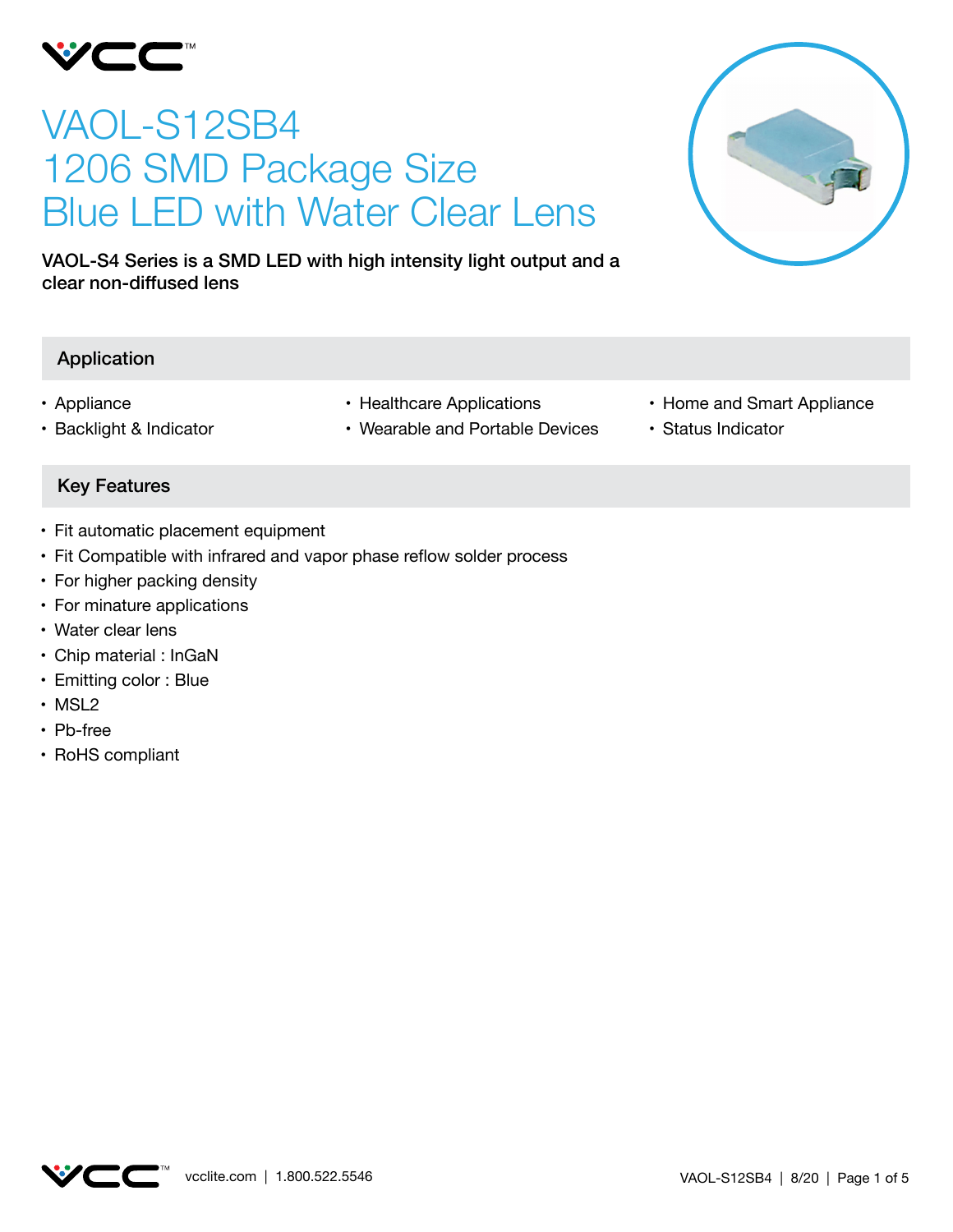



For reflow soldering (propose)





#### **Notes:**

- 1. All dimensions are in millimeters
- 2. Tolerance is  $\pm$  0.1mm
- 3. The specifications, characteristics and technical data described in the datasheet are subject to change without prior notice.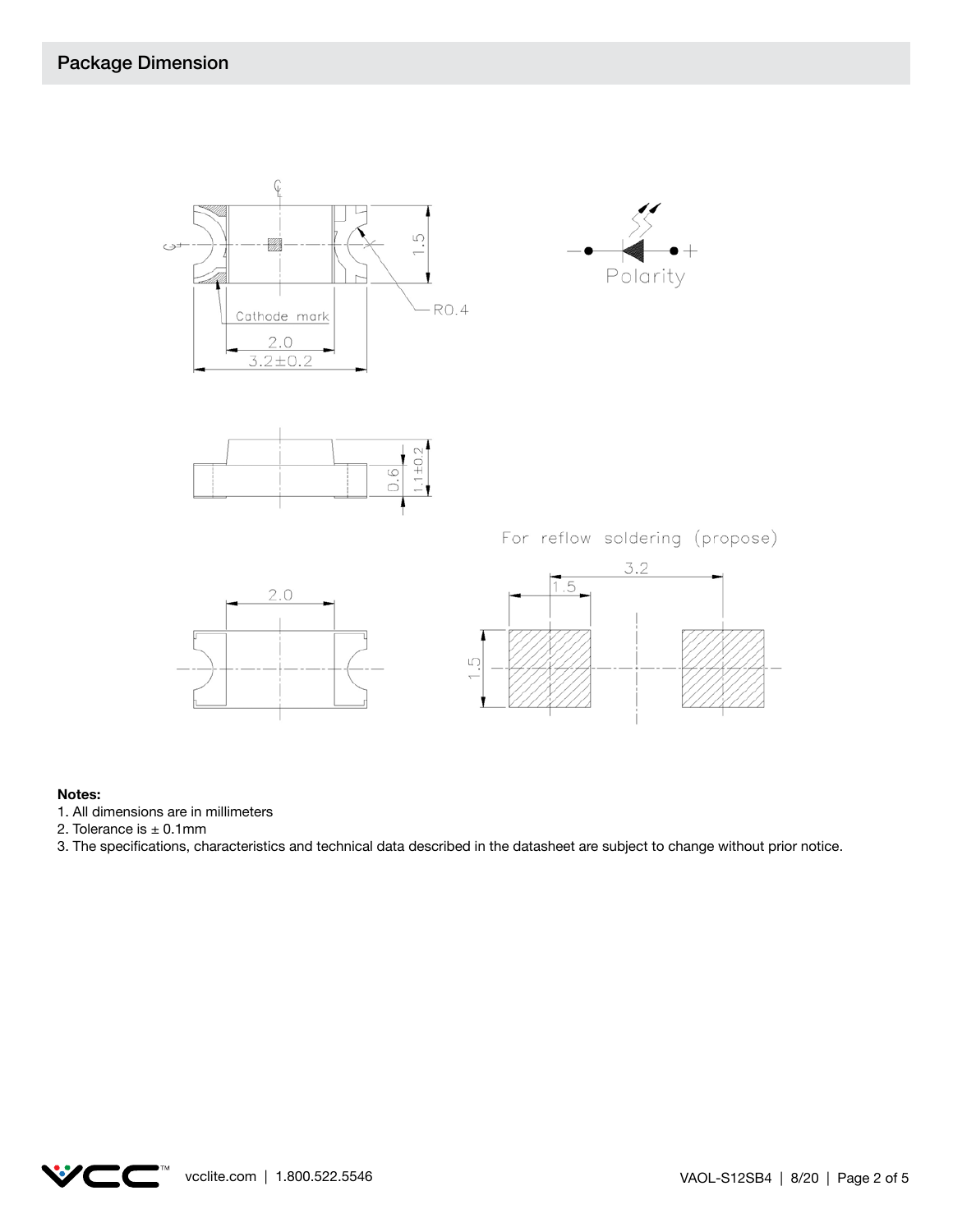# Product Specifications

## Absolute Maximum Ratings at Ta= 25°C

| Symbol     | Parameter                             | Rating                                       | Unit                        |
|------------|---------------------------------------|----------------------------------------------|-----------------------------|
|            |                                       |                                              |                             |
| <b>VR</b>  | <b>Reverse Voltage</b>                | 5                                            | v                           |
| IF         | <b>Forward Current</b>                | 25                                           | mA                          |
| Topr       | <b>Operating Temperature Range</b>    | $-40$ $-+85$                                 | °C                          |
| Tstg       | Storage Temperature Range             | $-40 - +90$                                  | °C                          |
| <b>ESD</b> | Electrostatic Discharge (HBM)         | 150                                          | v                           |
| Pd         | Power Dissipation                     | 110                                          | mW                          |
| IF         | Peak Forward Current (Duty=0.1, 1kHz) | 100                                          | mA                          |
| Tsol       | <b>Soldering Temperature</b>          | Reflow Soldering: 260<br>Hand Soldering: 350 | °C for 10sec<br>°C for 3sec |

# Electrical / Optical Characteristics and Curves at Ta= 25°C

| Symbol | Parameter                    | Min.  | Typ. | Max.  | Unit | Condition   |
|--------|------------------------------|-------|------|-------|------|-------------|
|        |                              |       |      |       |      |             |
| IV     | Luminous Intensity           | 28.5  |      | 72    | mcd  |             |
| 201/2  | Viewing Angle                |       | 130  |       | deg  |             |
| λp     | Peak Wavelength              |       | 468  |       | nm   | $IF = 20mA$ |
| λd     | Dominant Wavelength          | 464.5 |      | 476.5 | nm   |             |
| Δλ     | Spectrum Radiation Bandwidth |       | 25   |       | nm   |             |
| VF     | Forward Voltage              |       | 3.5  | 4.0   | v    |             |
| IR     | <b>Reverse Current</b>       |       |      | 50    | μA   | $VR=5V$     |

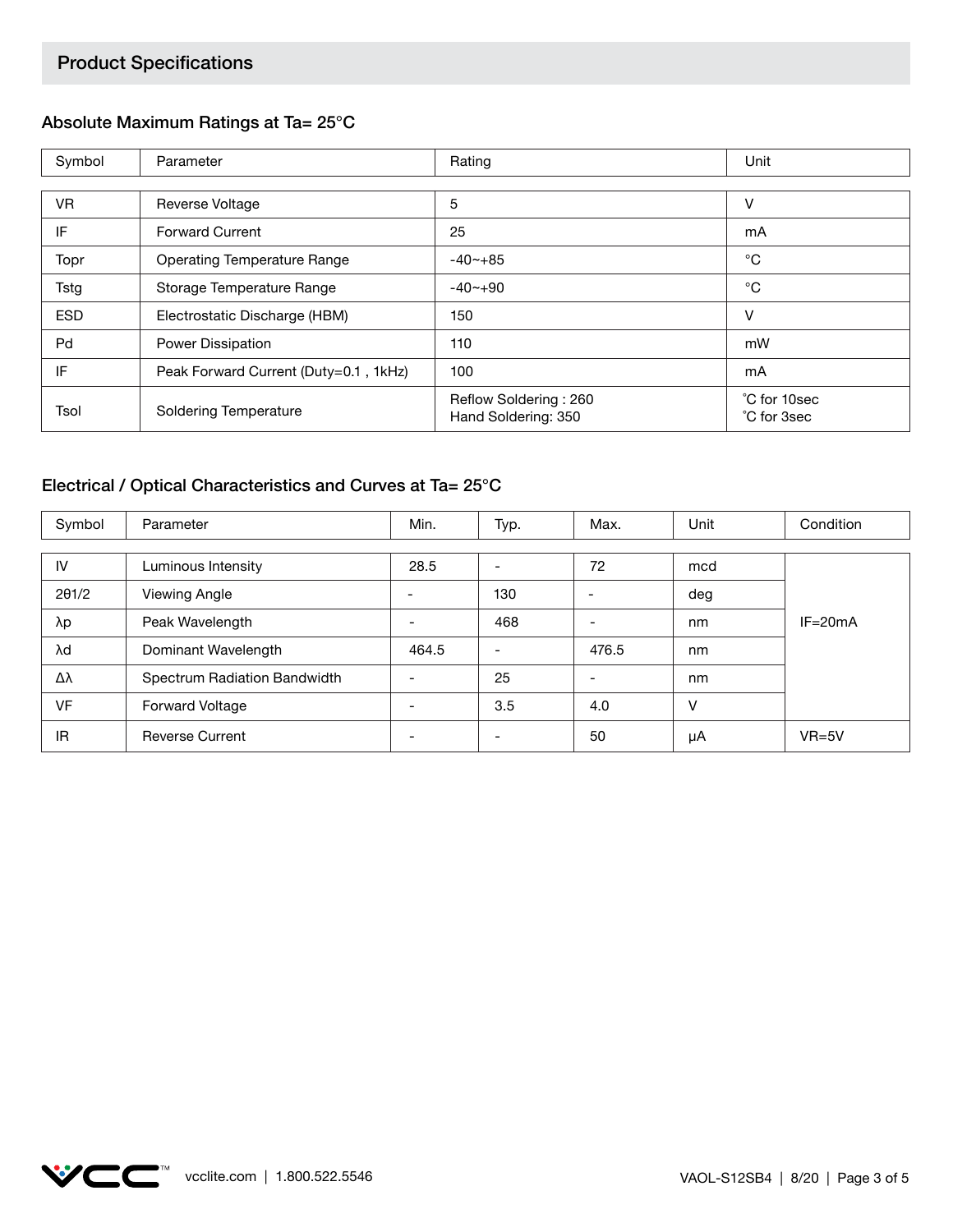## Product Specifications

#### **Bin Range Of Dom. Wavelength**

| Group | Bin            | Min   | Max   | Unit | Condition   |
|-------|----------------|-------|-------|------|-------------|
|       | A <sub>9</sub> | 464.5 | 467.5 | nm   | $IF = 20mA$ |
| Α     | A10            | 467.5 | 470.5 |      |             |
|       | A11            | 470.5 | 473.5 |      |             |
|       | A12            | 473.5 | 476.5 |      |             |

#### **Bin Range Of Luminous Intensity**

| Bin            | Min  | Max  | Unit | Condition   |
|----------------|------|------|------|-------------|
| N <sub>1</sub> | 28.5 | 36.0 |      | $IF = 20mA$ |
| N <sub>2</sub> | 36.0 | 45.0 | mcd  |             |
| P <sub>1</sub> | 45.0 | 57.0 |      |             |
| P <sub>2</sub> | 57.0 | 72.0 |      |             |

#### **Note:**

1. Tolerance of Luminous Intensity ±10%

2. Tolerance of Dominant Wavelength  $\pm$  1nm

3. Tolerance of Forward Voltage ±0.1 V

4. Specific binning requirements- please contact VCC

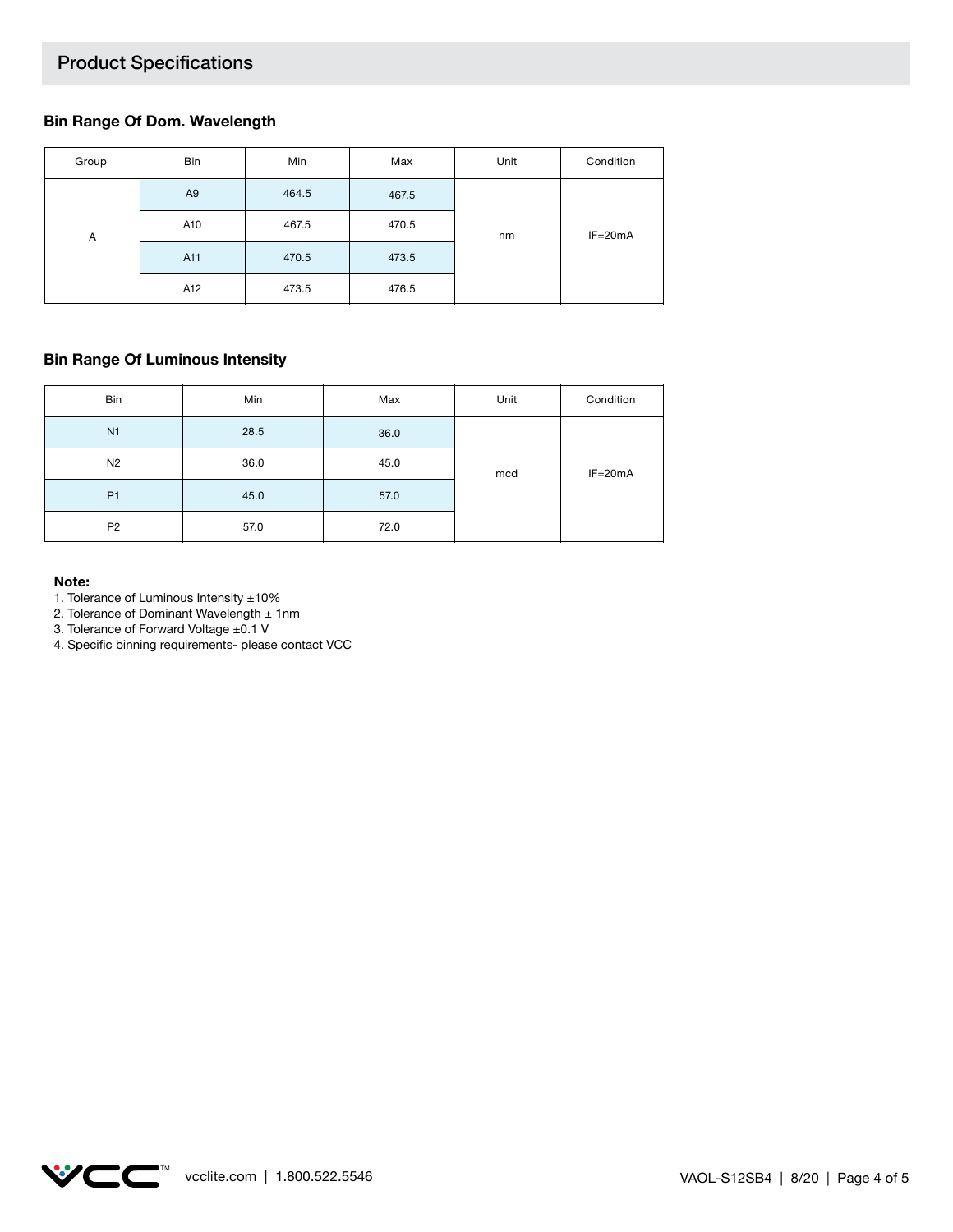### Typical Electro-optical Characteristic



## Compliances and Approvals

![](_page_4_Picture_4.jpeg)

![](_page_4_Picture_5.jpeg)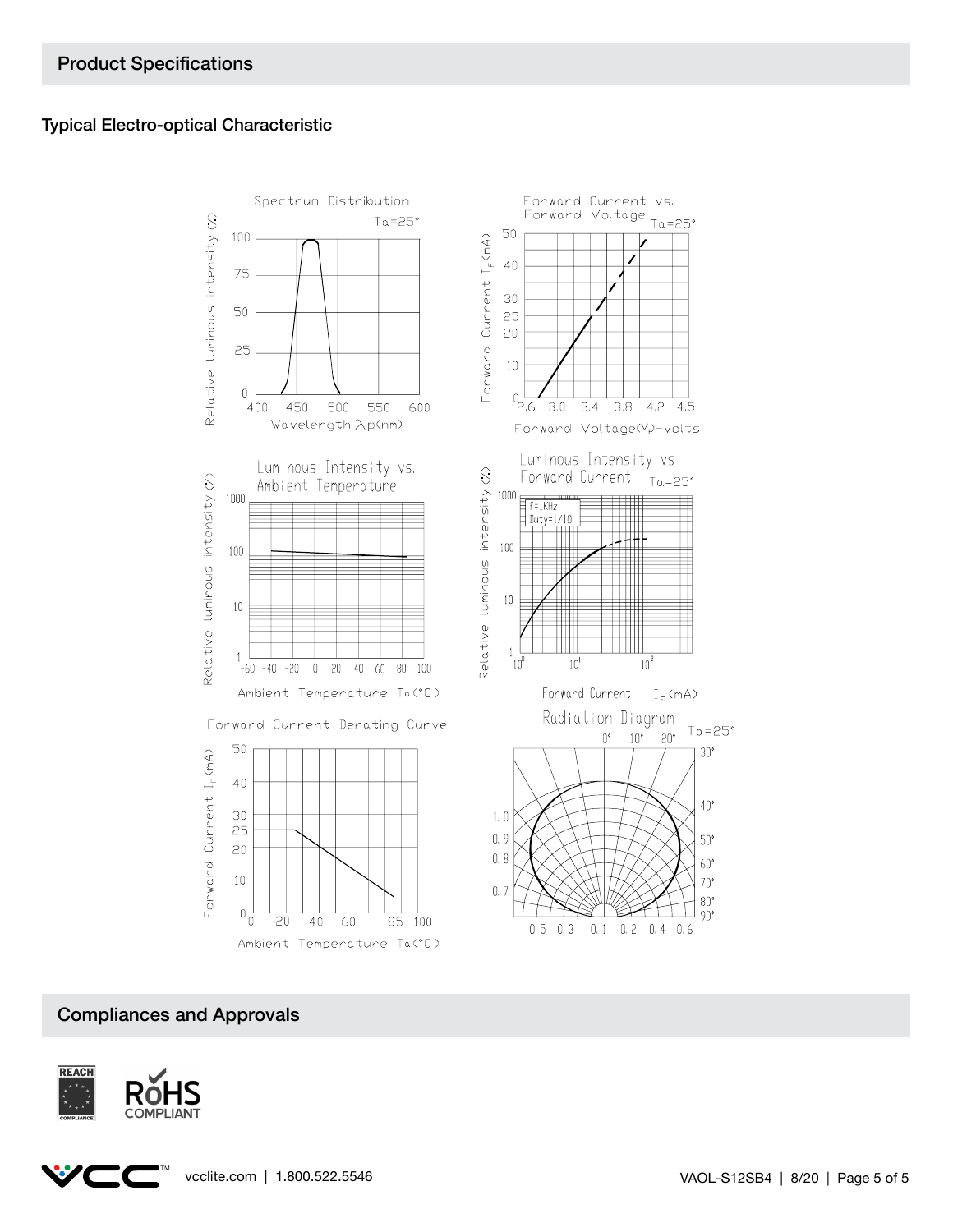![](_page_5_Figure_1.jpeg)

Carrier Tape Dimensions: Loaded quantity 2000 PCS per reel

![](_page_5_Figure_3.jpeg)

Moisture Resistant Packaging

![](_page_5_Figure_5.jpeg)

#### **Notes:**

- 1. All dimensions are in millimeters
- 2. Tolerance is  $\pm$  0.1mm

![](_page_5_Picture_9.jpeg)